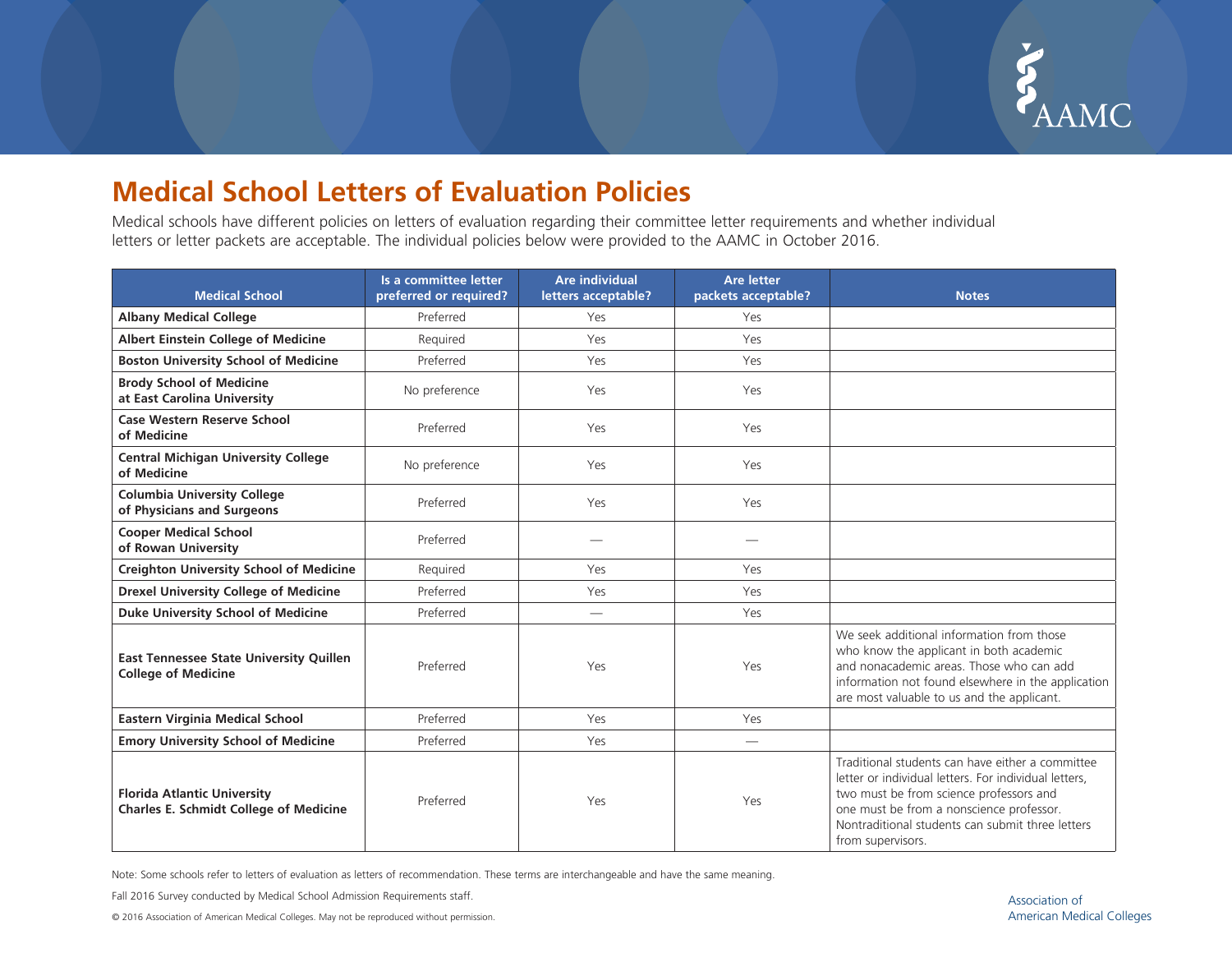

| <b>Medical School</b>                                                                  | Is a committee letter<br>preferred or required? | <b>Are individual</b><br>letters acceptable? | <b>Are letter</b><br>packets acceptable? | <b>Notes</b>                                                                                                 |
|----------------------------------------------------------------------------------------|-------------------------------------------------|----------------------------------------------|------------------------------------------|--------------------------------------------------------------------------------------------------------------|
| <b>Florida International University Herbert</b><br><b>Wertheim College of Medicine</b> | Preferred                                       | Yes                                          | Yes                                      |                                                                                                              |
| <b>Florida State University College</b><br>of Medicine                                 | No preference                                   | Yes                                          | Yes                                      |                                                                                                              |
| <b>George Washington University School</b><br>of Medicine and Health Sciences          | Preferred                                       | Yes                                          | Yes                                      |                                                                                                              |
| <b>Georgetown University School</b><br>of Medicine                                     | Preferred                                       | Yes                                          |                                          |                                                                                                              |
| <b>Harvard Medical School</b>                                                          | Preferred                                       | Yes                                          | $\overline{\phantom{0}}$                 |                                                                                                              |
| <b>Hofstra Northwell School of Medicine</b>                                            | Preferred                                       | Yes                                          |                                          |                                                                                                              |
| <b>Howard University College of Medicine</b>                                           | No preference                                   | Yes                                          | Yes                                      | Must have at least two science recommendations.                                                              |
| <b>Icahn School of Medicine at Mount Sinai</b>                                         | Preferred                                       | Yes                                          | Yes                                      |                                                                                                              |
| Keck School of Medicine of the<br>University of Southern California                    | Preferred                                       | Yes                                          | Yes                                      | We have a maximum of three individual letters.                                                               |
| <b>Lewis Katz School of Medicine</b><br>at Temple University                           | No preference                                   | Yes                                          | Yes                                      | If school provides a committee letter,<br>we prefer this.                                                    |
| <b>Loma Linda University School</b><br>of Medicine                                     | Preferred                                       | Yes                                          | Yes                                      |                                                                                                              |
| Louisiana State University School<br>of Medicine in New Orleans                        | Preferred                                       | Yes                                          | Yes                                      |                                                                                                              |
| Louisiana State University School<br>of Medicine in Shreveport                         | Preferred                                       | Yes                                          | Yes                                      | All must be current, signed, and dated.                                                                      |
| Loyola University Chicago Stritch<br><b>School of Medicine</b>                         | Preferred                                       | Yes                                          | Yes                                      |                                                                                                              |
| <b>Marshall University Joan C. Edwards</b><br><b>School of Medicine</b>                | No preference                                   | Yes                                          |                                          |                                                                                                              |
| <b>Medical College of Wisconsin</b>                                                    | No preference                                   | Yes                                          | Yes                                      | If currently or previously enrolled in graduate<br>school, one letter from a professor or<br>thesis advisor. |
| <b>Medical University of South Carolina</b><br><b>College of Medicine</b>              | No preference                                   | Yes                                          | Yes                                      |                                                                                                              |
| <b>Mercer University School of Medicine</b>                                            | Preferred                                       | Yes                                          | Yes                                      |                                                                                                              |
| <b>Michigan State University College</b><br>of Human Medicine                          | No preference                                   | Yes                                          | Yes                                      |                                                                                                              |
| <b>New York Medical College School</b><br>of Medicine                                  | Preferred                                       |                                              | Yes                                      |                                                                                                              |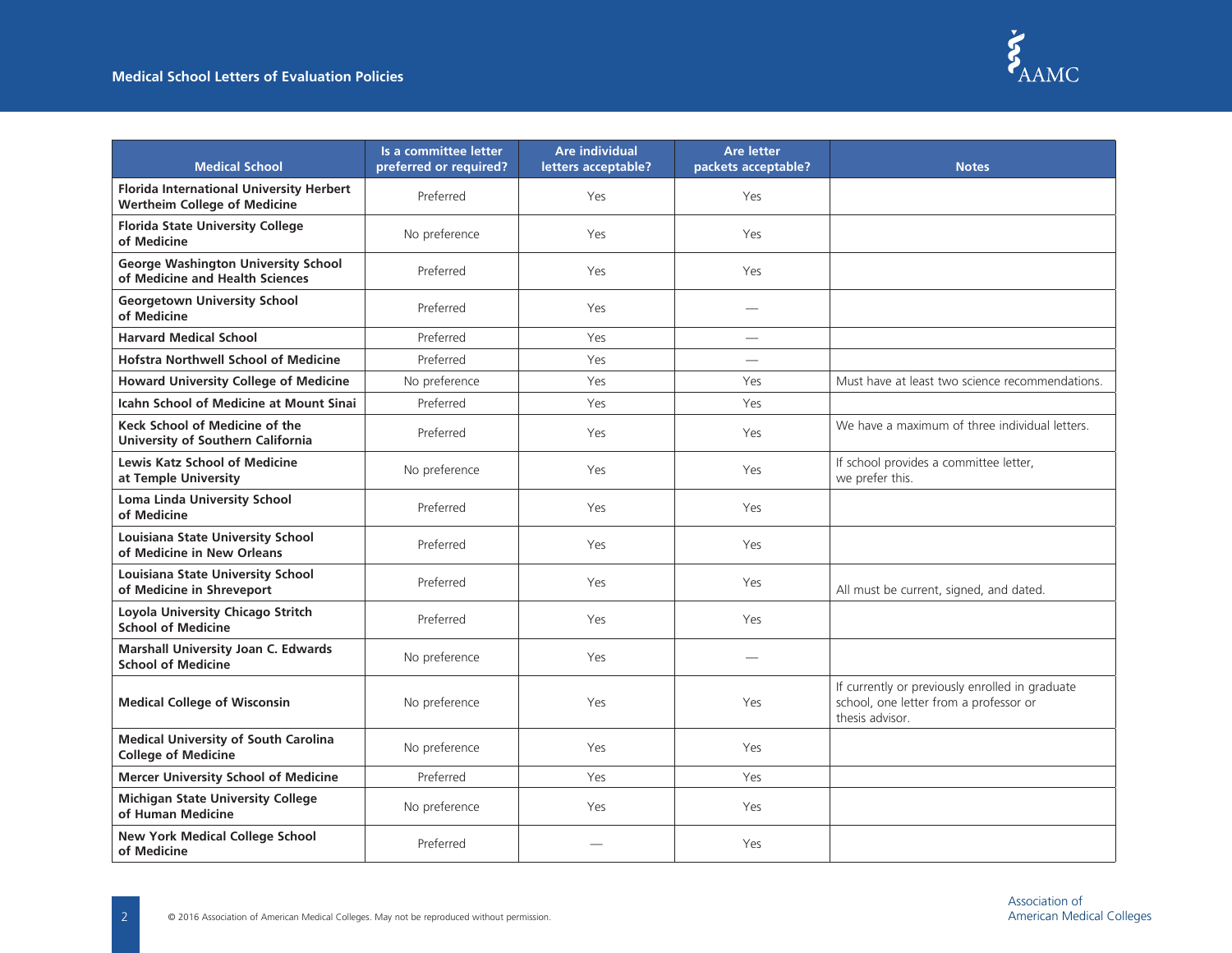

| <b>Medical School</b>                                                                      | Is a committee letter<br>preferred or required? | <b>Are individual</b><br>letters acceptable? | <b>Are letter</b><br>packets acceptable? | <b>Notes</b>                                                                                                                     |
|--------------------------------------------------------------------------------------------|-------------------------------------------------|----------------------------------------------|------------------------------------------|----------------------------------------------------------------------------------------------------------------------------------|
| New York University School of Medicine                                                     | Preferred                                       | Yes                                          |                                          |                                                                                                                                  |
| <b>Northeast Ohio Medical University</b><br><b>College of Medicine</b>                     | No preference                                   |                                              |                                          | Letters are not required for direct entry<br>(traditional admission).                                                            |
| Northwestern University Feinberg<br><b>School of Medicine</b>                              | Preferred                                       | Yes                                          | Yes                                      |                                                                                                                                  |
| <b>Oakland University William Beaumont</b><br><b>School of Medicine</b>                    | Preferred                                       | Yes                                          | Yes                                      |                                                                                                                                  |
| <b>Oregon Health &amp; Science University</b><br><b>School of Medicine</b>                 | No preference                                   | Yes                                          | Yes                                      |                                                                                                                                  |
| Pennsylvania State University College<br>of Medicine                                       | Required                                        | Yes                                          | Yes                                      |                                                                                                                                  |
| Pritzker School of Medicine, University<br>of Chicago                                      | No preference                                   | Yes                                          | Yes                                      |                                                                                                                                  |
| <b>Rutgers New Jersey Medical School</b>                                                   | Required                                        |                                              |                                          | If a committee letter is not provided or not<br>available, we assess the reason and determine<br>if we will accept a substitute. |
| <b>Rutgers Robert Wood Johnson</b><br><b>Medical School</b>                                | Preferred                                       | Yes                                          | Yes                                      |                                                                                                                                  |
| <b>Saint Louis University School</b><br>of Medicine                                        | Preferred                                       | Yes                                          | Yes                                      |                                                                                                                                  |
| <b>Sidney Kimmel Medical College</b><br>at Thomas Jefferson University                     | Preferred                                       | Yes                                          | Yes                                      |                                                                                                                                  |
| Southern Illinois University School<br>of Medicine                                         | Preferred                                       | Yes                                          | Yes                                      |                                                                                                                                  |
| <b>State University of New York Downstate</b><br><b>Medical Center College of Medicine</b> | Preferred                                       | Yes                                          | Yes                                      |                                                                                                                                  |
| <b>State University of New York Upstate</b><br><b>Medical University</b>                   | Required                                        | Yes                                          | Yes                                      |                                                                                                                                  |
| <b>Stony Brook University School</b><br>of Medicine                                        | Preferred                                       | Yes                                          | Yes                                      |                                                                                                                                  |
| <b>Texas Tech University Health Sciences</b><br><b>Center School of Medicine</b>           | No preference                                   | Yes                                          | Yes                                      |                                                                                                                                  |
| <b>Tufts University School of Medicine</b>                                                 | No preference                                   | Yes                                          | Yes                                      |                                                                                                                                  |
| <b>Tulane University School of Medicine</b>                                                | No preference                                   | Yes                                          | Yes                                      |                                                                                                                                  |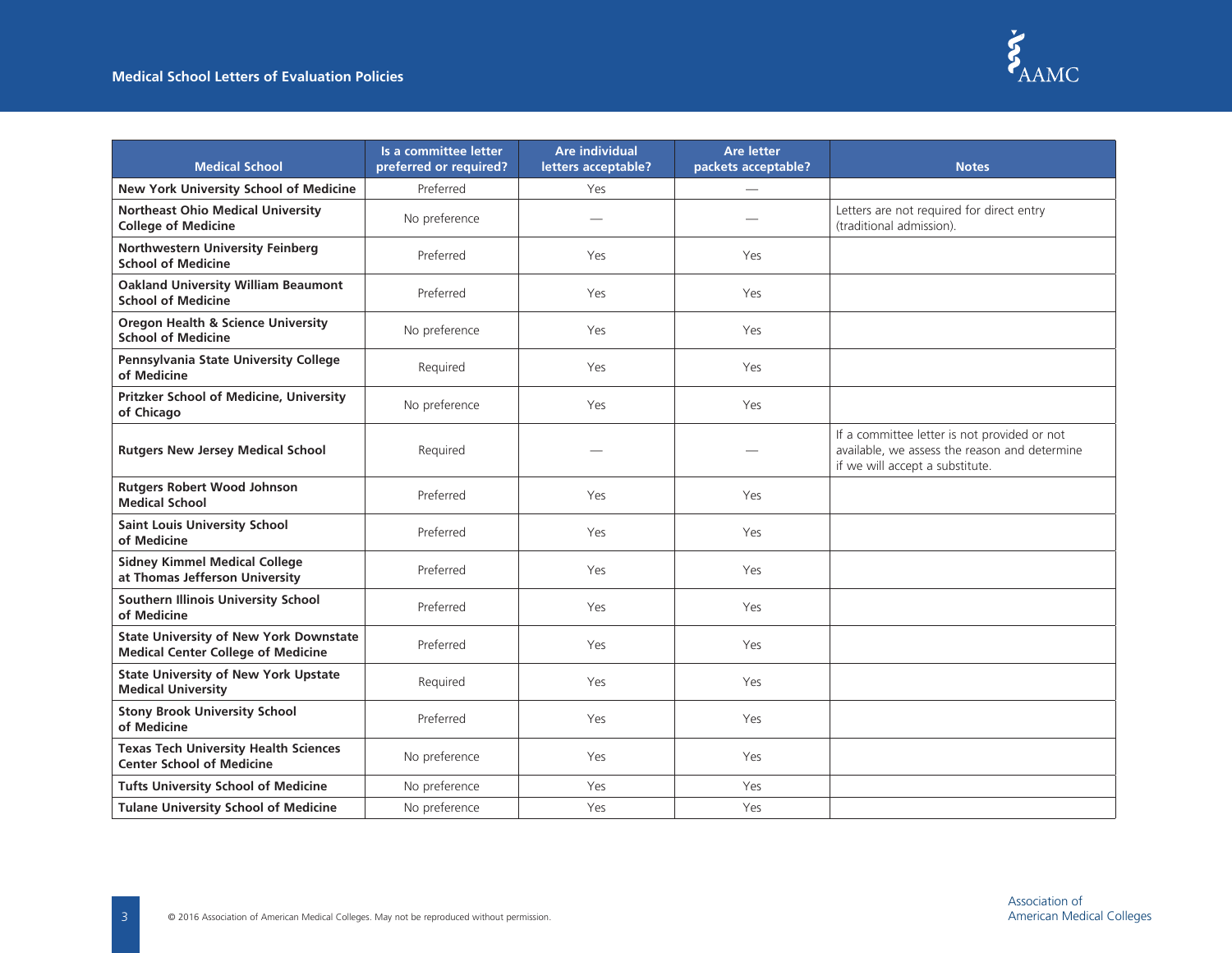

| <b>Medical School</b>                                                                                        | Is a committee letter<br>preferred or required? | <b>Are individual</b><br>letters acceptable? | <b>Are letter</b><br>packets acceptable? | <b>Notes</b>                                                                                                                                                                                                              |
|--------------------------------------------------------------------------------------------------------------|-------------------------------------------------|----------------------------------------------|------------------------------------------|---------------------------------------------------------------------------------------------------------------------------------------------------------------------------------------------------------------------------|
| Uniformed Services University of the<br><b>Health Sciences F. Edward Hebert</b><br><b>School of Medicine</b> | Preferred                                       | Yes                                          | Yes                                      |                                                                                                                                                                                                                           |
| Universidad Central del Caribe School<br>of Medicine                                                         | Preferred                                       | Yes                                          | Yes                                      |                                                                                                                                                                                                                           |
| <b>University of Alabama School</b><br>of Medicine                                                           | Preferred                                       | Yes                                          | Yes                                      |                                                                                                                                                                                                                           |
| <b>University of Arizona College</b><br>of Medicine-Phoenix                                                  | No preference                                   | Yes                                          | Yes                                      |                                                                                                                                                                                                                           |
| <b>University of Arkansas for Medical</b><br><b>Sciences College of Medicine</b>                             | Required                                        |                                              |                                          | Premedical Advisory Committee (PMAC) letter<br>is required. Three faculty letters are required<br>if the applicant's school does not have a PMAC<br>or if it has been more than two years since<br>attendance/graduation. |
| University of California, Davis,<br><b>School of Medicine</b>                                                | No preference                                   | Yes                                          | Yes                                      |                                                                                                                                                                                                                           |
| University of California, Irvine,<br><b>School of Medicine</b>                                               | No preference                                   | Yes                                          | Yes                                      |                                                                                                                                                                                                                           |
| University of California, San Diego,<br><b>School of Medicine</b>                                            | No preference                                   | Yes                                          | Yes                                      |                                                                                                                                                                                                                           |
| University of California, San Francisco,<br><b>School of Medicine</b>                                        | No preference                                   | Yes                                          | Yes                                      |                                                                                                                                                                                                                           |
| <b>University of Central Florida College</b><br>of Medicine                                                  | Preferred                                       | Yes                                          | Yes                                      |                                                                                                                                                                                                                           |
| <b>University of Colorado School</b><br>of Medicine                                                          | Preferred                                       | Yes                                          | Yes                                      |                                                                                                                                                                                                                           |
| University of Florida College of Medicine                                                                    | Preferred                                       | Yes                                          | Yes                                      |                                                                                                                                                                                                                           |
| University of Hawaii John A. Burns<br><b>School of Medicine</b>                                              | No preference                                   | Yes                                          | Yes                                      |                                                                                                                                                                                                                           |
| University of Illinois College of Medicine                                                                   | No preference                                   | Yes                                          |                                          |                                                                                                                                                                                                                           |
| <b>University of Iowa Carver College</b><br>of Medicine                                                      | Required                                        | Yes                                          | Yes                                      |                                                                                                                                                                                                                           |
| University of Kansas School of Medicine                                                                      | Preferred                                       | Yes                                          | Yes                                      |                                                                                                                                                                                                                           |
| <b>University of Kentucky College</b><br>of Medicine                                                         | Required                                        | Yes                                          | Yes                                      |                                                                                                                                                                                                                           |
| University of Louisville School<br>of Medicine                                                               | Required                                        | Yes                                          | Yes                                      | Noncommittee letter choices are acceptable only if<br>the school does not have a committee.                                                                                                                               |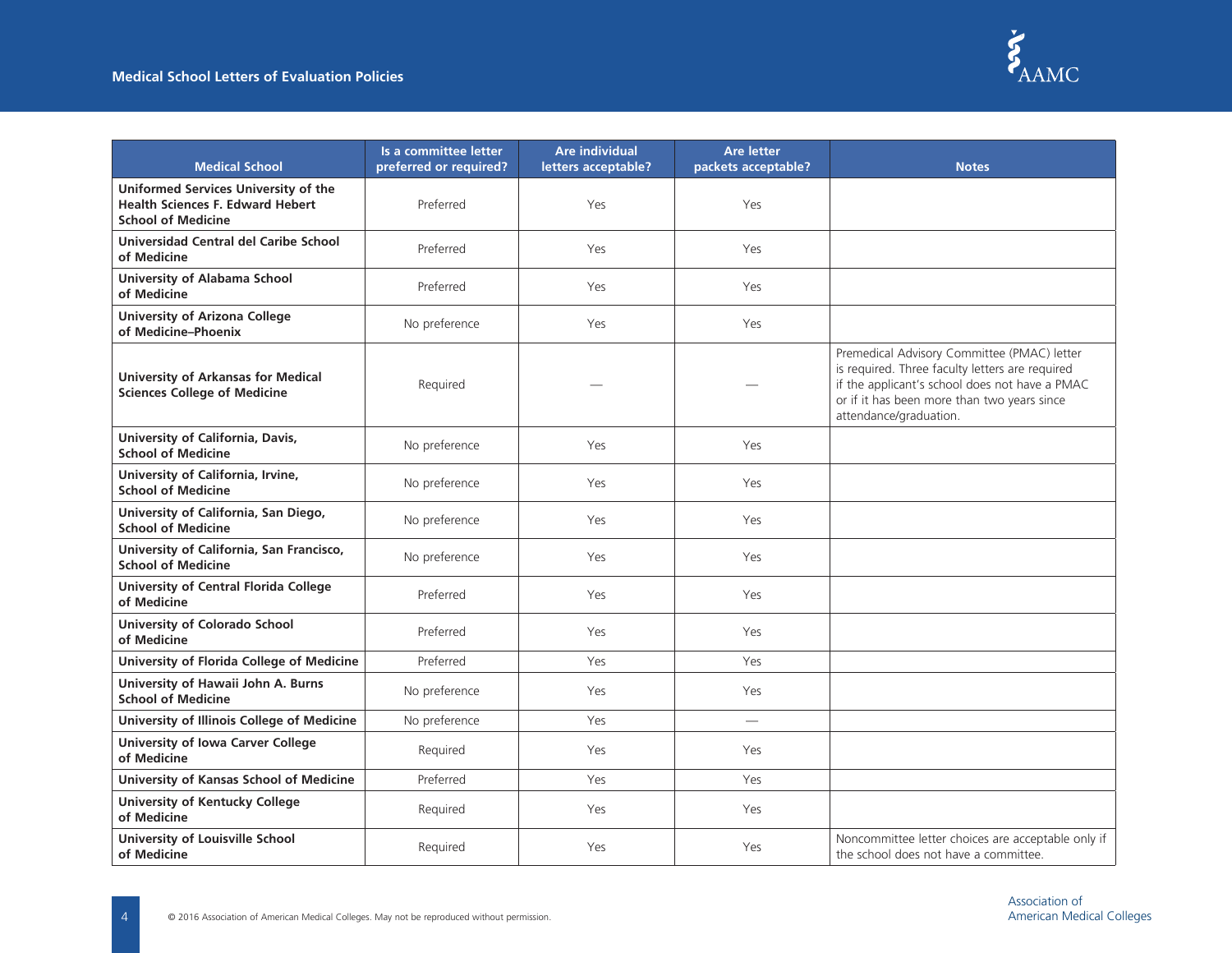

| <b>Medical School</b>                                                                                                | Is a committee letter<br>preferred or required? | <b>Are individual</b><br>letters acceptable? | <b>Are letter</b><br>packets acceptable? | <b>Notes</b>                                                                                                                                                                                                                        |
|----------------------------------------------------------------------------------------------------------------------|-------------------------------------------------|----------------------------------------------|------------------------------------------|-------------------------------------------------------------------------------------------------------------------------------------------------------------------------------------------------------------------------------------|
| <b>University of Maryland School</b><br>of Medicine                                                                  | Required                                        |                                              |                                          | If a composite committee letter of recommendation<br>is not available at a given school, we require that<br>applicants submit at least three individual letters:<br>two from science teachers and one from<br>a nonscience teacher. |
| <b>University of Miami Miller School</b><br>of Medicine                                                              | Preferred                                       | Yes                                          |                                          |                                                                                                                                                                                                                                     |
| <b>University of Michigan Medical School</b>                                                                         | No preference                                   | Yes                                          | Yes                                      |                                                                                                                                                                                                                                     |
| <b>University of Minnesota Medical School</b>                                                                        | No preference                                   | Yes                                          | Yes                                      |                                                                                                                                                                                                                                     |
| University of Mississippi School<br>of Medicine                                                                      | Preferred                                       | Yes                                          | Yes                                      |                                                                                                                                                                                                                                     |
| University of Missouri-Columbia School<br>of Medicine                                                                | No preference                                   | Yes                                          | Yes                                      |                                                                                                                                                                                                                                     |
| <b>University of Nebraska College</b><br>of Medicine                                                                 | Preferred                                       | Yes                                          | Yes                                      |                                                                                                                                                                                                                                     |
| University of Nevada, Reno School of<br><b>Medicine (formerly University of Nevada</b><br><b>School of Medicine)</b> | No preference                                   | Yes                                          |                                          |                                                                                                                                                                                                                                     |
| <b>University of New Mexico School</b><br>of Medicine                                                                | No preference                                   | Yes                                          |                                          |                                                                                                                                                                                                                                     |
| University of North Carolina School<br>of Medicine                                                                   | Preferred                                       | Yes                                          | Yes                                      |                                                                                                                                                                                                                                     |
| University of North Dakota School<br>of Medicine and Health Sciences                                                 | No preference                                   |                                              | Yes                                      |                                                                                                                                                                                                                                     |
| University of Oklahoma College<br>of Medicine                                                                        | Preferred                                       |                                              |                                          | We require either the committee letter and one<br>faculty letter or three faculty letters.                                                                                                                                          |
| University of Pittsburgh Medical School                                                                              | Preferred                                       | Yes                                          | $\overline{\phantom{0}}$                 |                                                                                                                                                                                                                                     |
| <b>University of Rochester School</b><br>of Medicine and Dentistry                                                   | Preferred                                       | Yes                                          | Yes                                      |                                                                                                                                                                                                                                     |
| University of Saskatchewan College<br>of Medicine                                                                    | No preference                                   |                                              |                                          | We do not require or consider institutional letters<br>of evaluation.                                                                                                                                                               |
| University of South Alabama College<br>of Medicine                                                                   | Preferred                                       | Yes                                          |                                          |                                                                                                                                                                                                                                     |
| University of South Carolina School<br>of Medicine-Columbia                                                          | No preference                                   | Yes                                          | Yes                                      |                                                                                                                                                                                                                                     |
| University of South Carolina School<br>of Medicine-Greenville                                                        | Preferred                                       | Yes                                          | Yes                                      |                                                                                                                                                                                                                                     |